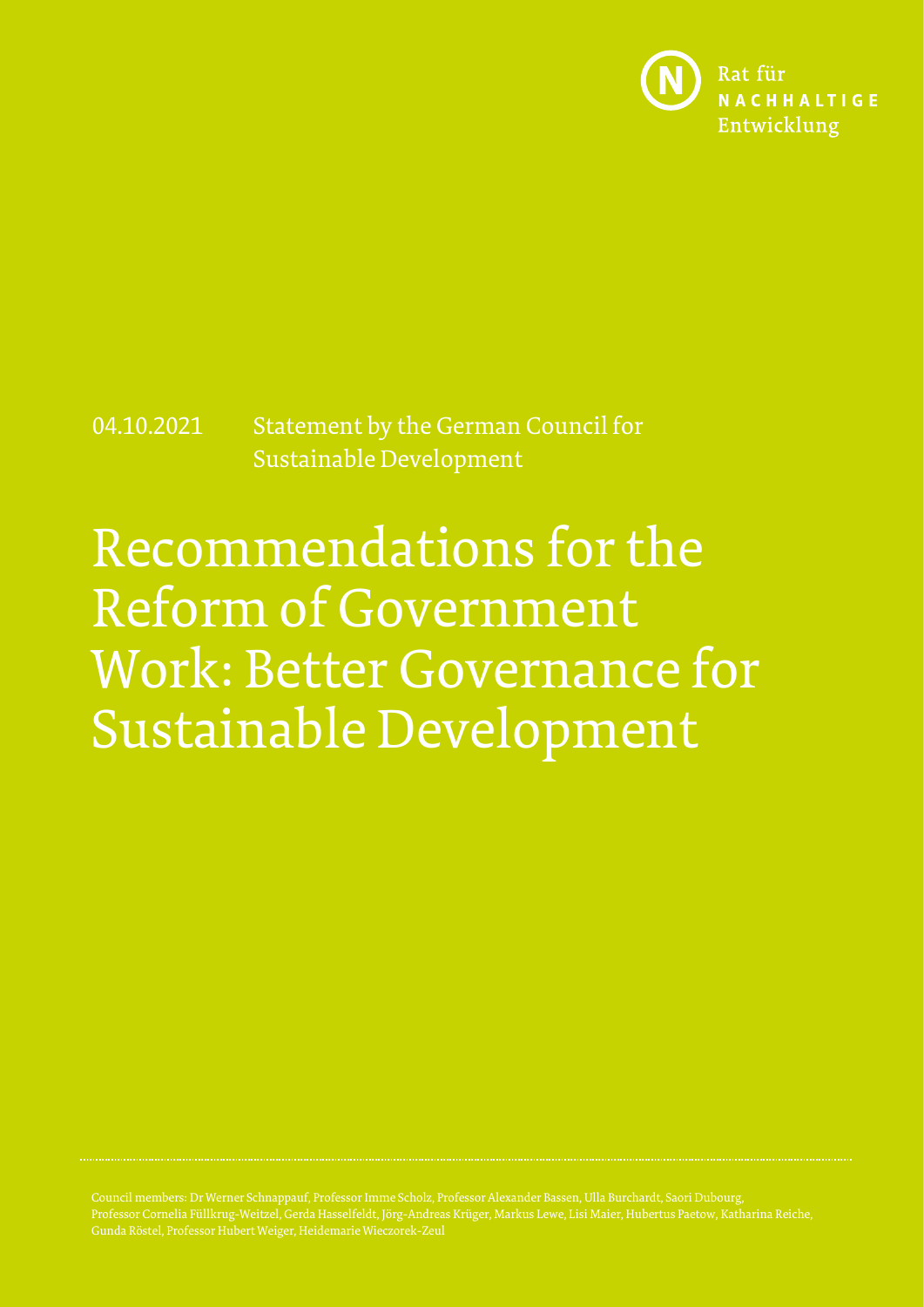

# Table of Contents

| Recommendations for the Reform of Government Work: Better Governance for<br>Sustainable Development | 2             |
|-----------------------------------------------------------------------------------------------------|---------------|
| 1. The Challenge                                                                                    | 2             |
| 2. Including Sustainability in the Basic Law for the Federal Republic of<br>Germany                 | $\mathcal{P}$ |
| 3. Establishing Contemporary Governance Mechanisms in the Federal<br>Government                     | 3             |
| 4. Making Parliament a Sustainability Actor                                                         | 5             |
| 5. Securing a Federal Budget that works for our Grandchildren                                       | 5.            |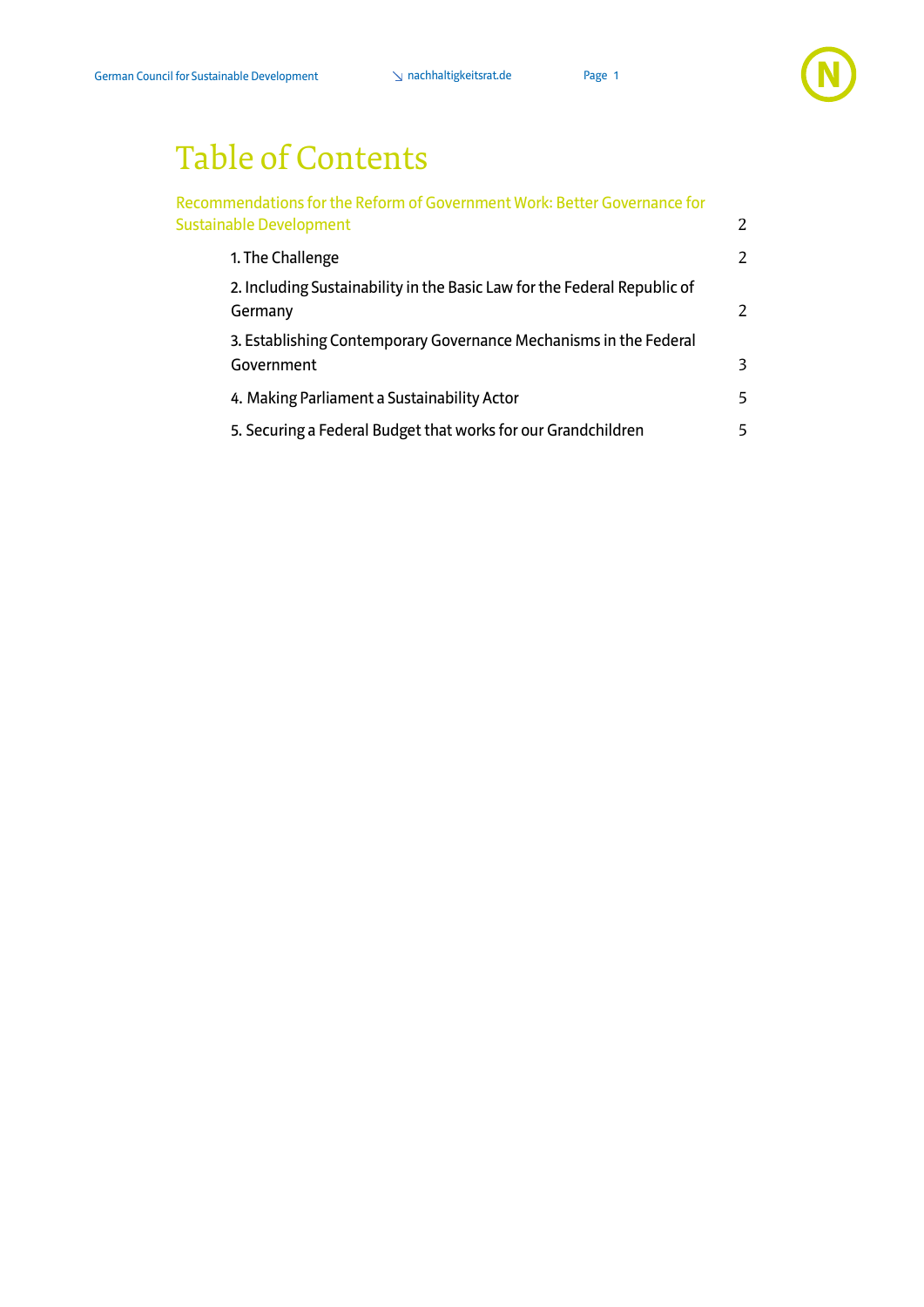

## <span id="page-2-0"></span>Recommendations for the Reform of Government Work: Better Governance for Sustainable Development

#### <span id="page-2-1"></span>1. The Challenge

Whether in politics, business or society, the principle of sustainability and the goal of climate neutrality are never far from the conversation. Furthermore, the spring 2021 decision from the German Federal Constitutional Court on the Climate Change Act has brought an additional constitutional dimension into play.

A fundamental change of course is needed to avert the consequences of current action, or rather often inaction, in Germany, Europe and at global level. At the current rate – and without this change of course – we are set to fall well short of both the global sustainability targets and the goals set out in the German Sustainable Development Strategy. However, the governance structures currently in place in Germany are obstructing the necessary changes from being made. As such, if we wish to achieve the goal of climate neutrality by 2045, as well as other key goals in the German Sustainable Development Strategy, we must act now. This holds true at national level, but also at the level of the German Länder and locally. In the coming legislative session, we must combine efforts to rebuild the economy in the wake of the COVID-19 pandemic with a socio-ecological transformation of the state, economy and society. Similarly, the right course must be set from the outset in the upcoming German coalition talks.

In March 2021, the German Council for Sustainable Development (RNE) set out its first recommendations for better governance in its statement in the run-up to the Bundestag elections ("[Aufbruch in ein Jahrzehnt der Nachhaltigkeit\[Moving](https://www.nachhaltigkeitsrat.de/wp-content/uploads/2021/04/20210302_RNE-Stellungnahme_Bundestagswahl.pdf)  [into a Decade of Sustainability\], only available in German](https://www.nachhaltigkeitsrat.de/wp-content/uploads/2021/04/20210302_RNE-Stellungnahme_Bundestagswahl.pdf)"). Following in-depth dialogue with representatives from the political parties and Federal Government, members of the Bundestag, the President of the Bundesrechnungshof (Federal Audit Office), and representatives from academia and civil society, the RNE is now setting out specific and more far-reaching proposals for better sustainable development governance. The focus here falls on new proposals for reforming government activity.

#### <span id="page-2-2"></span>2. Including Sustainability in the Basic Law for the Federal Republic of Germany

If the principle of sustainability is to succeed as a guide for political, social and economic development, it must be incorporated into the Basic Law for the Federal Republic of Germany as a "Staatsziel", or national objective. This should build on the existing Article 20a of the Basic Law as well as on the Federal Constitutional Court's decision on the Climate Change Act.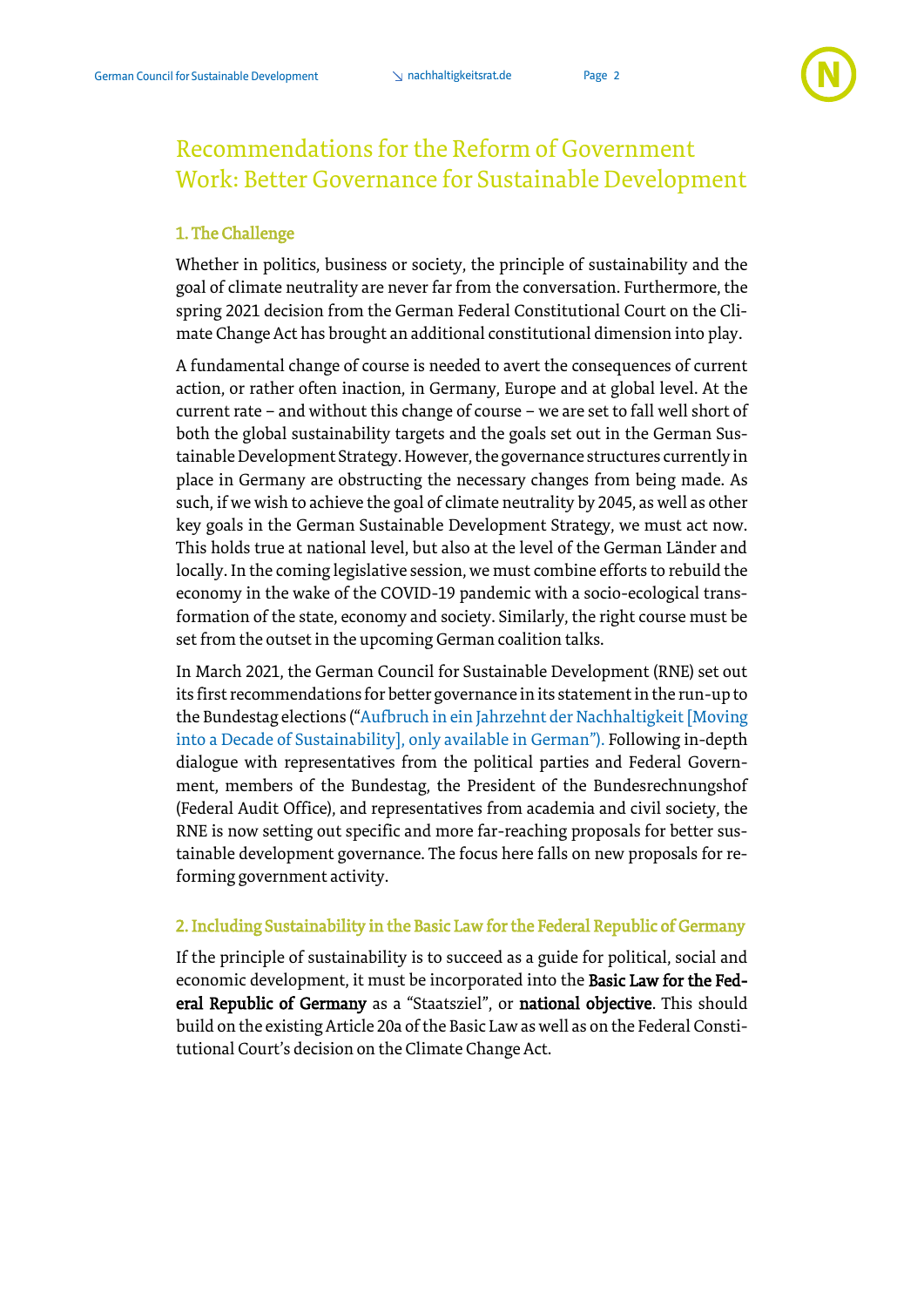#### <span id="page-3-0"></span>3. Establishing Contemporary Governance Mechanisms in the Federal Government

#### a. Strengthening the Managerial Capacity of the Federal Chancellery

The new Chancellor should systematically focus policy guidelines, as per Article 65 p. 1 of the Basic Law, on sustainability. This should anchor the sustainable development goals as a cornerstone of the respective departmental activities. In this respect, sustainable development should increasingly fall into the category of a "matter for the boss".

The State Secretaries' Committee for Sustainable Development should continue to be chaired by the Head of the Federal Chancellery. Where measures taken by individual departments contradict one another and conflicts of objectives become apparent, it is up to the latter to approach the departments.

A core element of improved sustainability governance is the strengthening of managerial capacity and resources for sustainability in the Federal Chancellery under the leadership of the Head of the Chancellery. The Head should be supported in their work towards this socio-ecological transformation by a Minister of State for Sustainable Development in conjunction with an efficient management and coordination unit. This unit must be given sufficient resources as well as a clear coordination mandate from the German Cabinet.

#### b. Focusing Government Work on Transformation Areas

For the effective management of sustainability policy, it is vital to set out objectives based on the SMART criteria as well as appropriate indicators and clearly designated responsibilities for implementation. Accordingly, the German Sustainable Development Strategy's implementation and monitoring mechanism must be developed further with a new, clear system of core objectives and key indicators. The focus here should be on the six areas of transformation set out in the German Sustainable Development Strategy, as this will automatically address cross-ministerial concerns and interactions.

On the basis of Germany's experience with the "Climate Cabinet", consideration should be given to the establishment of similar cabinet or state secretary committees for the other major areas of the transformation (for instance, the transformation of transport or resources) as well as for coordinating the German position on international sustainability issues. The departmental heads of the ministries most affected should work together closely in these cabinet or state secretary committees to further the implementation of the common goals set out in the Coalition Agreement, the Sustainable Development Strategy and the laws and strategies relating to the transformation (such as the Climate Change Act and, if necessary, a new mobility law or food strategy). This process must involve all ministries affected coming to a binding agreement on their respective specific contributions, including the monitoring of these. The external impact of government policy on the international achievement of sustainability targets must also be systematically taken into account.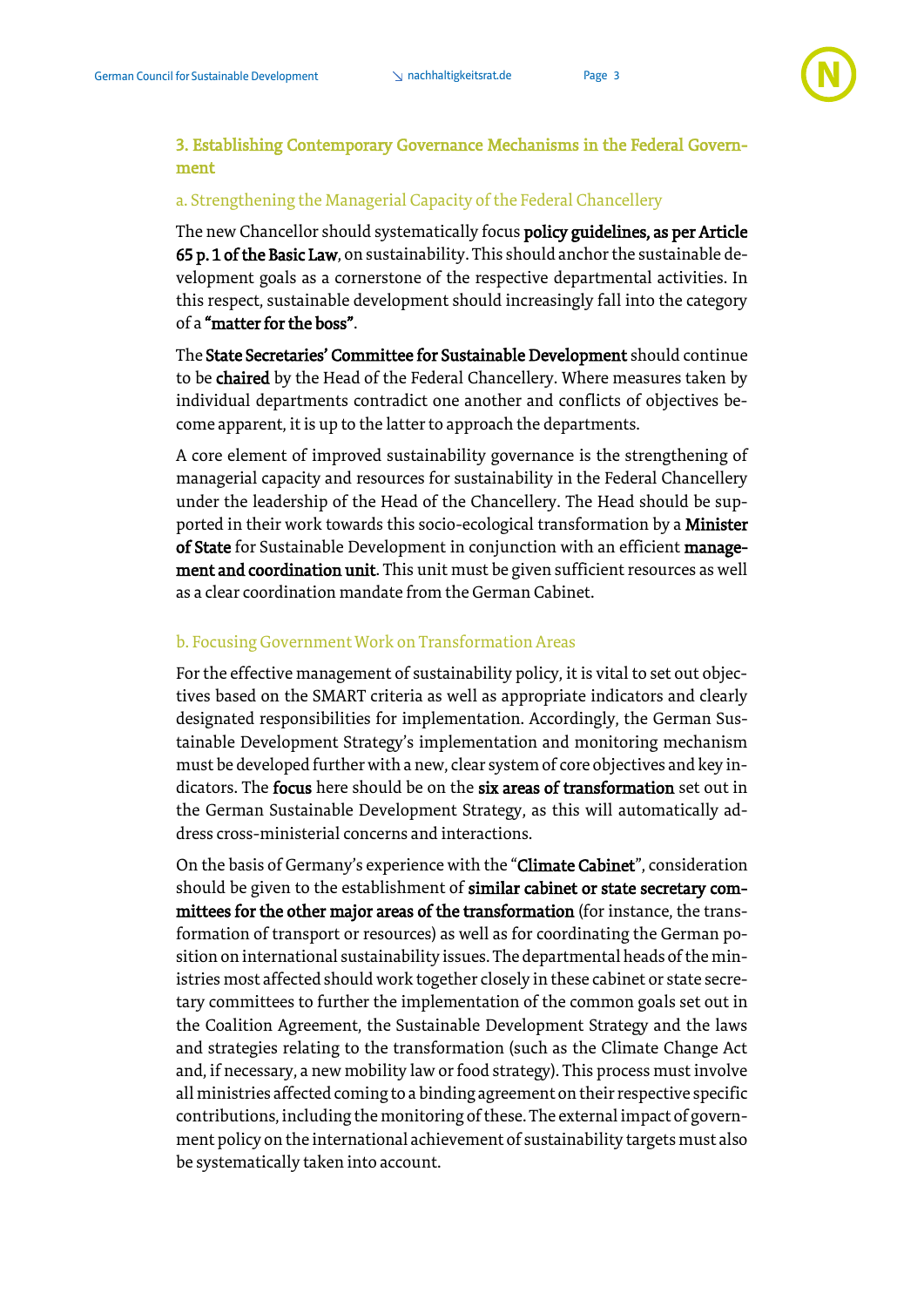

The proposed Minister of State for Sustainable Development and the Federal Chancellery's management and coordination unit should assume responsibility for the coordination of these cabinet and state secretary committees, in doing so ensuring the dynamism, transparency and coherence of the Transformation Agenda. Each cabinet or state secretary committee should be allocated sufficient interdepartmental budgetary funds, with allocation based on project quality and not some predetermined proportional system.

To achieve real progress, however, a new form of political collaboration is not enough. Instead, cooperation is needed at all levels in the respective ministry substructures. It follows that there is a need to establish **project groups for the** different areas of the transformation between the ministries concerned. In the spirit of modernising administration, these project groups should both feed ideas to the cabinet and state secretary committees while also ensuring the swift implementation of any transformational decisions made. Here, it is important to ensure adequate support for the project groups themselves as well as the corresponding planning and participation capacities in the Länder and at local level.

#### c. Anchoring the Imperative of Collaboration

Administrative processes and structures within government must be reformed as a whole. Instead of this "culture of objections", we need a "culture of collaboration", a "culture of empowerment" that dynamically pushes for the implementation of agreed-upon goals.

In reforming governance, a crucial step is to involve all relevant opinion leaders, both inside and outside the departments, in the process as early as possible.

- o At horizontal level, better connected, earlier collaboration is needed between the different departments.
- o At vertical level, this cannot succeed without clear mandates, better communication and permeability when it comes to the different administrative decision-making levels.
- o Earlier involvement and participation of both civil society and academia is indispensable and a prerequisite for effective, knowledgebased solutions.
- o This new "culture of empowerment" should focus on the rapid trialling of new approaches and their subsequent systematic implementation.
- o The companies and economic sectors affected should also be involved at the earliest possible stage to lay the foundations for swift and successful transformation processes.

A diverse and interdisciplinary ministry staff, including from European and international organisations, have an important role to play in a new administrative culture.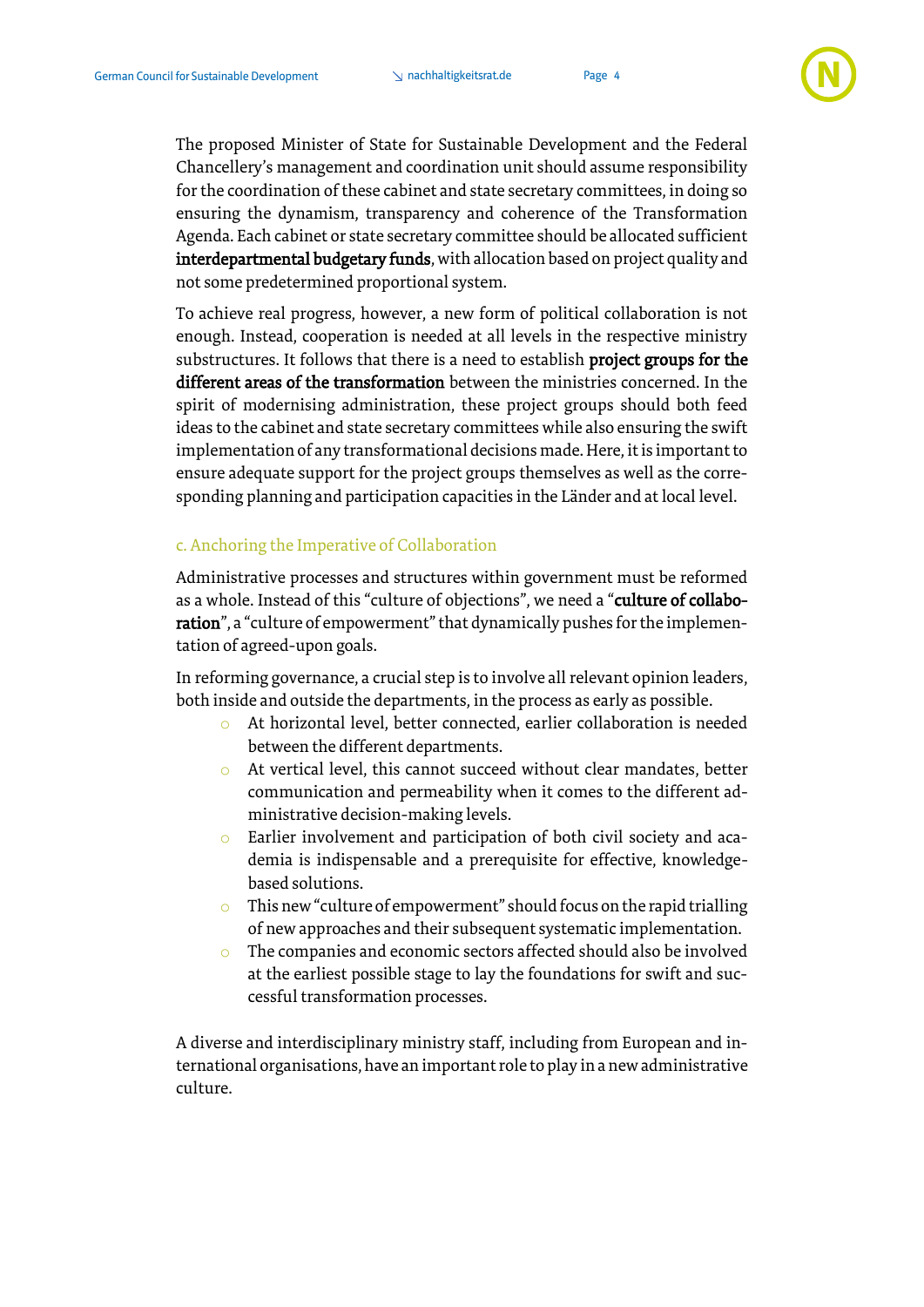#### <span id="page-5-0"></span>4. Making Parliament a Sustainability Actor

The RNE welcomes the fact that the Bundestag held a plenary week on sustainability and the climate for the first time in 2020. We call on the Bundestag to follow up this action by systematically incorporating the guiding principle of sustainable development into its work – across plenary, committee and parliamentary group work.

This would include among other things regular plenary debates on both the national and international challenges facing the transformation. In the next legislative session, the Bundestag should also consider developing the Parliamentary Advisory Council on Sustainable Development (PBnE) into a strong committee for sustainable development with a cross-sectional function similar to the Europe Committee. Sustainability should also be better anchored in the work of the parliamentary groups, for instance with overarching parliamentary working groups and vice parliamentary group chairs serving as sustainability officers for their respective groups.

In terms of the legislative process, the sustainability goals should be taken into account at all stages, from the draft of the speaker in the ministries to the final reading in the Bundestag.

#### <span id="page-5-1"></span>5. Securing a Federal Budget that works for our Grandchildren

For the budget to succeed in providing strong support for sustainability policy, the principle of sustainability must be applied throughout the budget cycle, starting with the Federal Government's draft budget, continuing on through parliamentary decisions and budget implementation and ending with budgetary control through both the Parliament and the Federal Audit Office.

It follows that, moving forward, the government and Parliament should systematically link the federal budget, as a central lever of sustainability policy, with sustainability goals. This could be achieved, for instance, by introducing a "climate check" test for the budget (for example, through the implementation of the do-no-harm principle) or by introducing a climate target for the federal budget (as has already been the case for the EU budget since 2014). In particular, subsidies that harm the climate and the environment should be phased out swiftly but in a socially responsible manner, with binding steps agreed to this end.

The future should see cross-ministerial budget chapters implemented for interdepartmental measures and programmes relating to core topics in the areas of the transformation (for example, for the specific transformation areas and to promote local sustainability efforts). Funding programmes should be reviewed according to their sustainability impact.

In addition, amendments to the Budgetary Principles Act (HGrG) and the Federal Budget Code (BHO) should be included to clarify that sustainability must necessarily be taken into account. Indeed, the principles of economy and efficiency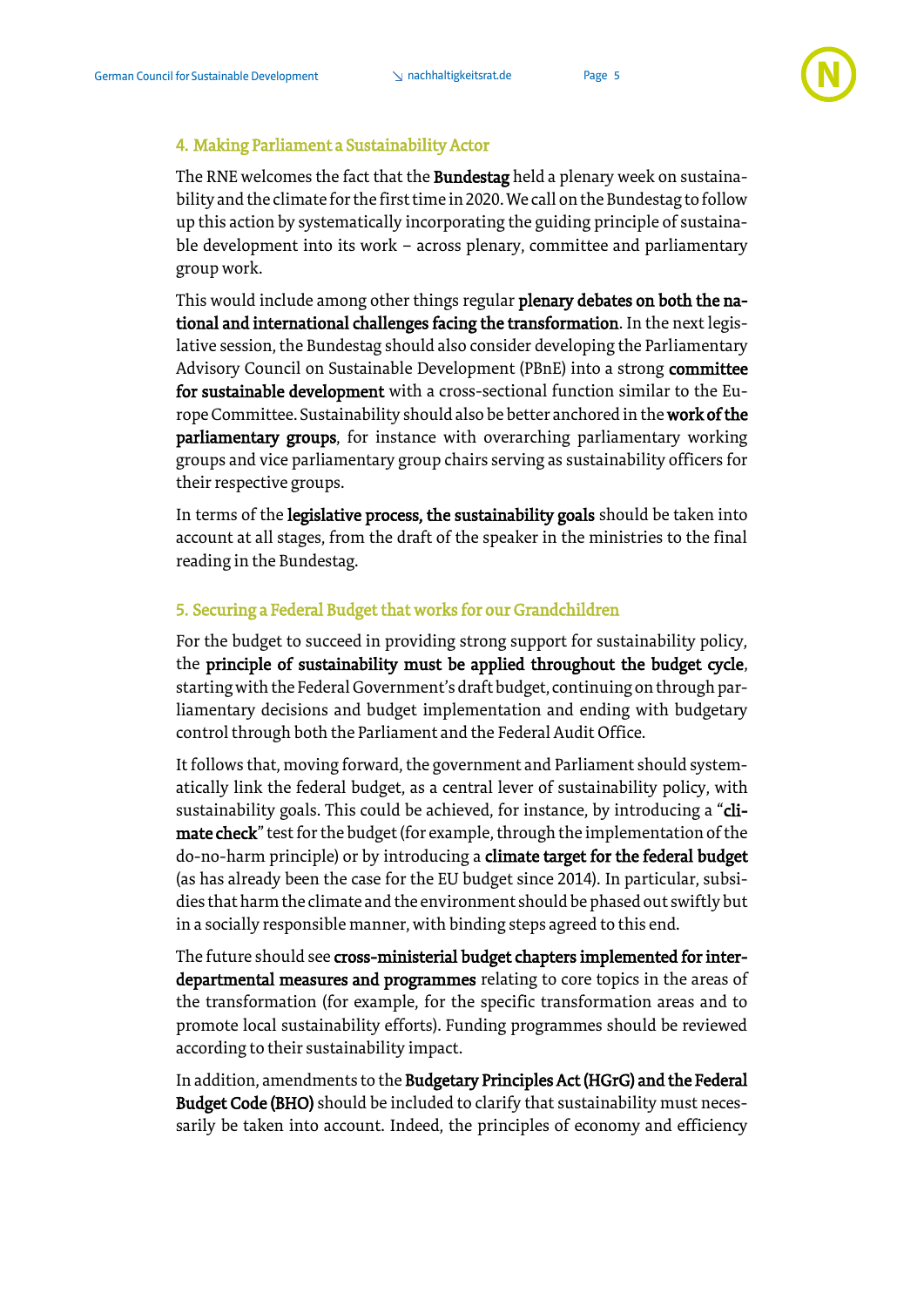

must be combined with that of sustainability in both preparing and implementing the budget.

Additional results-focused budgeting could also strengthen interdepartmental cooperation across the areas of the transformation.